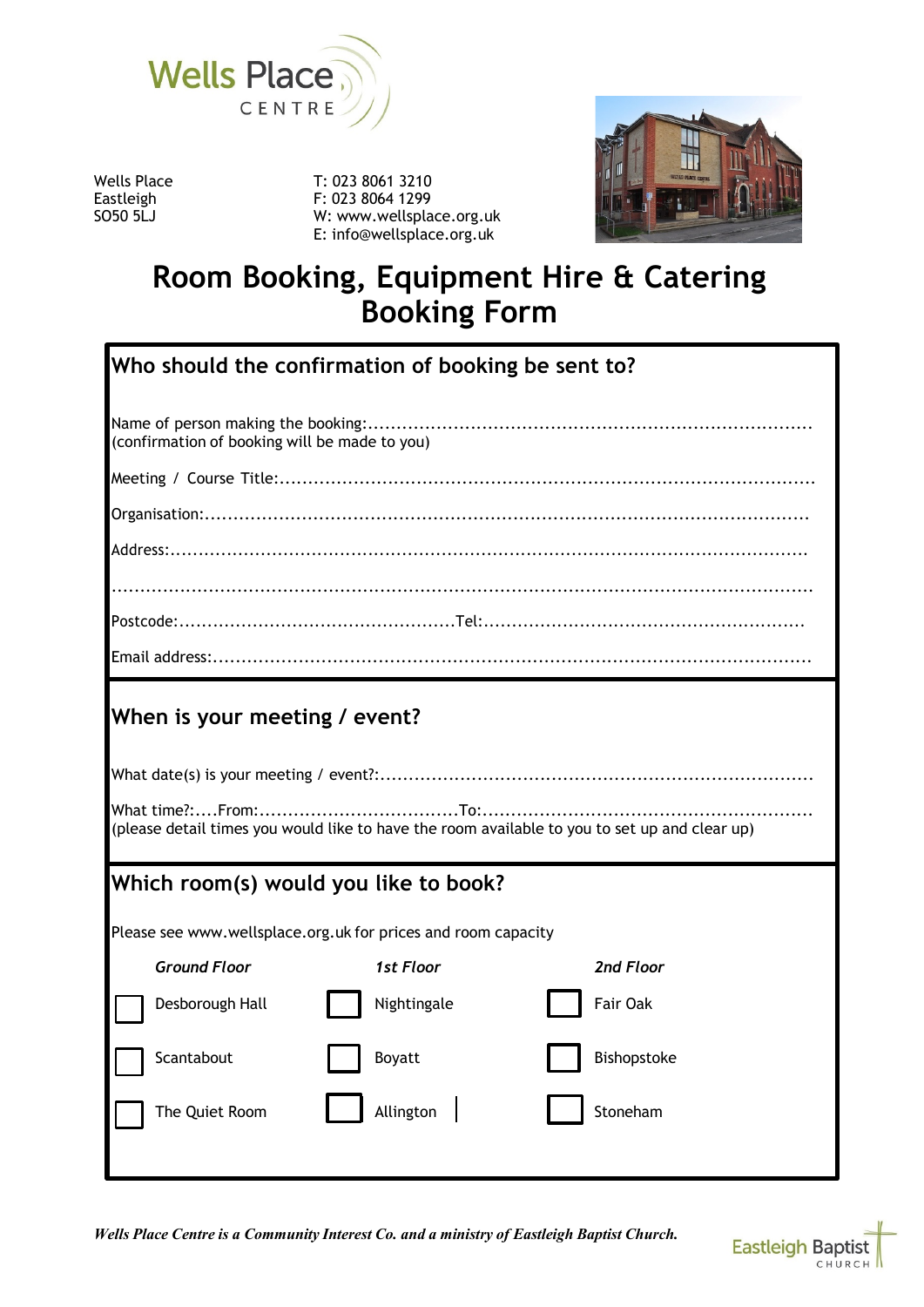

T: 023 8061 3210 F: 023 8064 1299 W: www.wellsplace.org.uk E: info@wellsplace.org.uk



|                                                                                                                             | How would you like your room(s) set up?                                                    |  |                                                    |
|-----------------------------------------------------------------------------------------------------------------------------|--------------------------------------------------------------------------------------------|--|----------------------------------------------------|
| (see www.wellsplace.org.uk for layout descriptions)                                                                         |                                                                                            |  |                                                    |
|                                                                                                                             | Boardroom<br>Theatre<br>Classroom<br>Horseshoe (no tables)                                 |  | Cafe<br>U-shaped<br>tables<br>Informal             |
|                                                                                                                             |                                                                                            |  |                                                    |
|                                                                                                                             |                                                                                            |  |                                                    |
| What equipment would you like in your room(s)?<br>(see attached price list)                                                 |                                                                                            |  |                                                    |
|                                                                                                                             | Free WiFi is available in all rooms.                                                       |  |                                                    |
|                                                                                                                             | Flipchart & pens                                                                           |  | Overhead projector & screen                        |
|                                                                                                                             | DVD / VHS player & 37" TV                                                                  |  | Laptop projector & screen<br>(laptop not supplied) |
|                                                                                                                             | Portable PA system                                                                         |  | Screen only                                        |
|                                                                                                                             | Who should we expect on the day?                                                           |  |                                                    |
|                                                                                                                             |                                                                                            |  |                                                    |
|                                                                                                                             |                                                                                            |  |                                                    |
| Coffee Break Refreshments<br>(see attached price list; for description of each trolley, please visit www.wellsplace.org.uk) |                                                                                            |  |                                                    |
|                                                                                                                             | What type of coffee break refreshments would you like?                                     |  |                                                    |
|                                                                                                                             | <b>Standard trolley</b>                                                                    |  | Premium trolley                                    |
| Would you like anything added to your refreshments trolley?                                                                 |                                                                                            |  |                                                    |
|                                                                                                                             | No                                                                                         |  | Fruit                                              |
|                                                                                                                             | Bottled water (0.5L)                                                                       |  | Cake/ pastry selection                             |
| What time(s) would you like your refreshments delivered to your room?                                                       |                                                                                            |  |                                                    |
| On arrival                                                                                                                  |                                                                                            |  |                                                    |
|                                                                                                                             |                                                                                            |  |                                                    |
|                                                                                                                             | Wells Place Centre is a Community Interest Co. and a ministry of Eastleigh Baptist Church. |  |                                                    |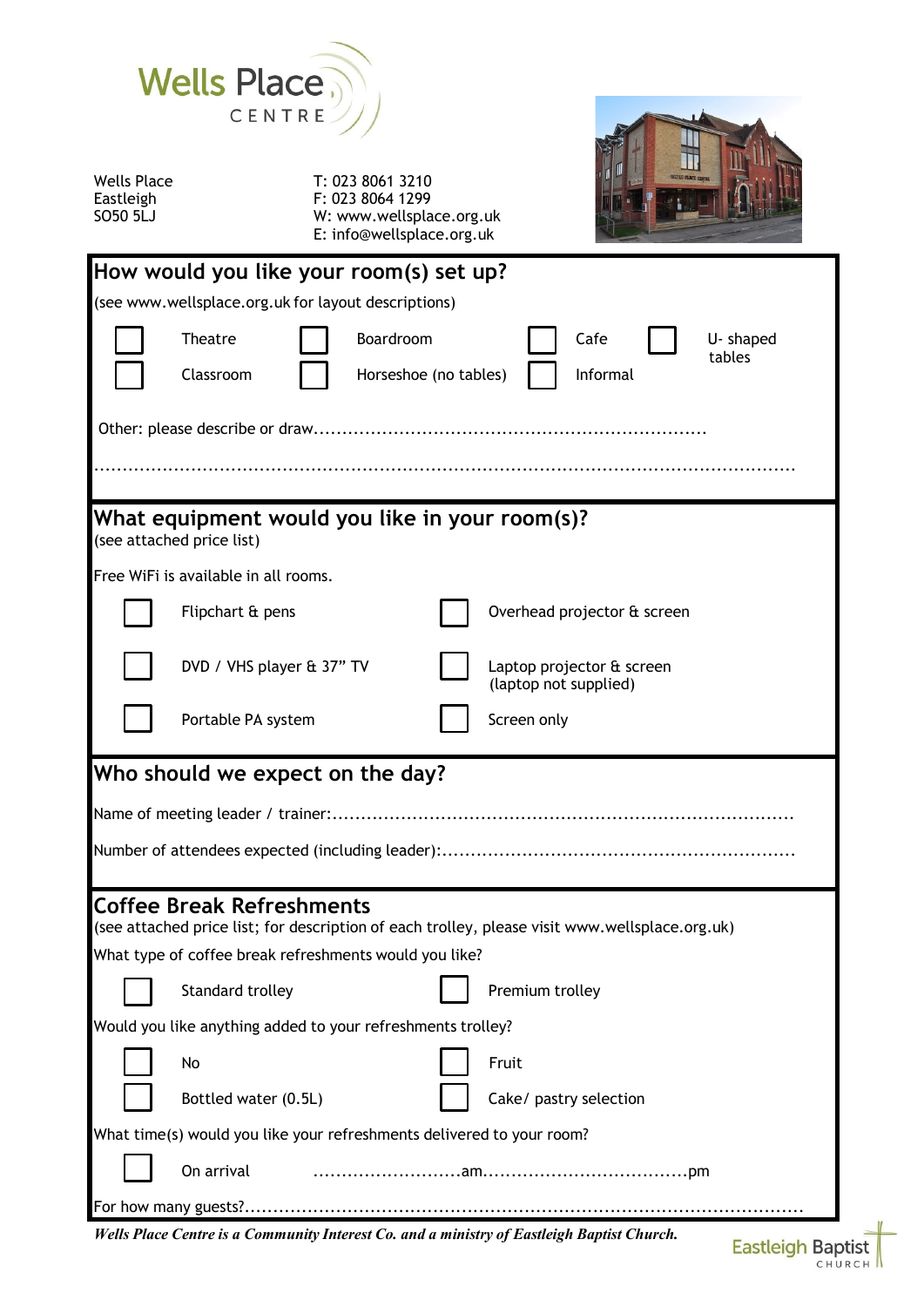

T: 023 8061 3210 F: 023 8064 1299 W: www.wellsplace.org.uk E: info@wellsplace.org.uk



| Visiting during lunchtime?<br>(see attached price list; for description of each lunch, please visit www.wellsplace.org.uk) |                     |  |
|----------------------------------------------------------------------------------------------------------------------------|---------------------|--|
| What type of lunch would you like?                                                                                         |                     |  |
| Premium buffet                                                                                                             | Premium sandwich    |  |
| Baguette<br>Jacket potato                                                                                                  |                     |  |
| Ploughman's                                                                                                                | Standard sandwich   |  |
|                                                                                                                            |                     |  |
|                                                                                                                            |                     |  |
|                                                                                                                            |                     |  |
|                                                                                                                            |                     |  |
| <b>Invoicing information</b>                                                                                               |                     |  |
| (if different from person making the booking)                                                                              |                     |  |
|                                                                                                                            |                     |  |
|                                                                                                                            |                     |  |
|                                                                                                                            |                     |  |
|                                                                                                                            |                     |  |
|                                                                                                                            |                     |  |
|                                                                                                                            |                     |  |
| Invoice basis (must be completed please):                                                                                  |                     |  |
| Hourly room rate plus extras<br>Day delegate rate                                                                          |                     |  |
| And at what rate?                                                                                                          |                     |  |
| <b>Non-Profit Rate</b><br><b>Standard Business Rate</b>                                                                    | <b>Charity Rate</b> |  |
|                                                                                                                            |                     |  |
|                                                                                                                            |                     |  |

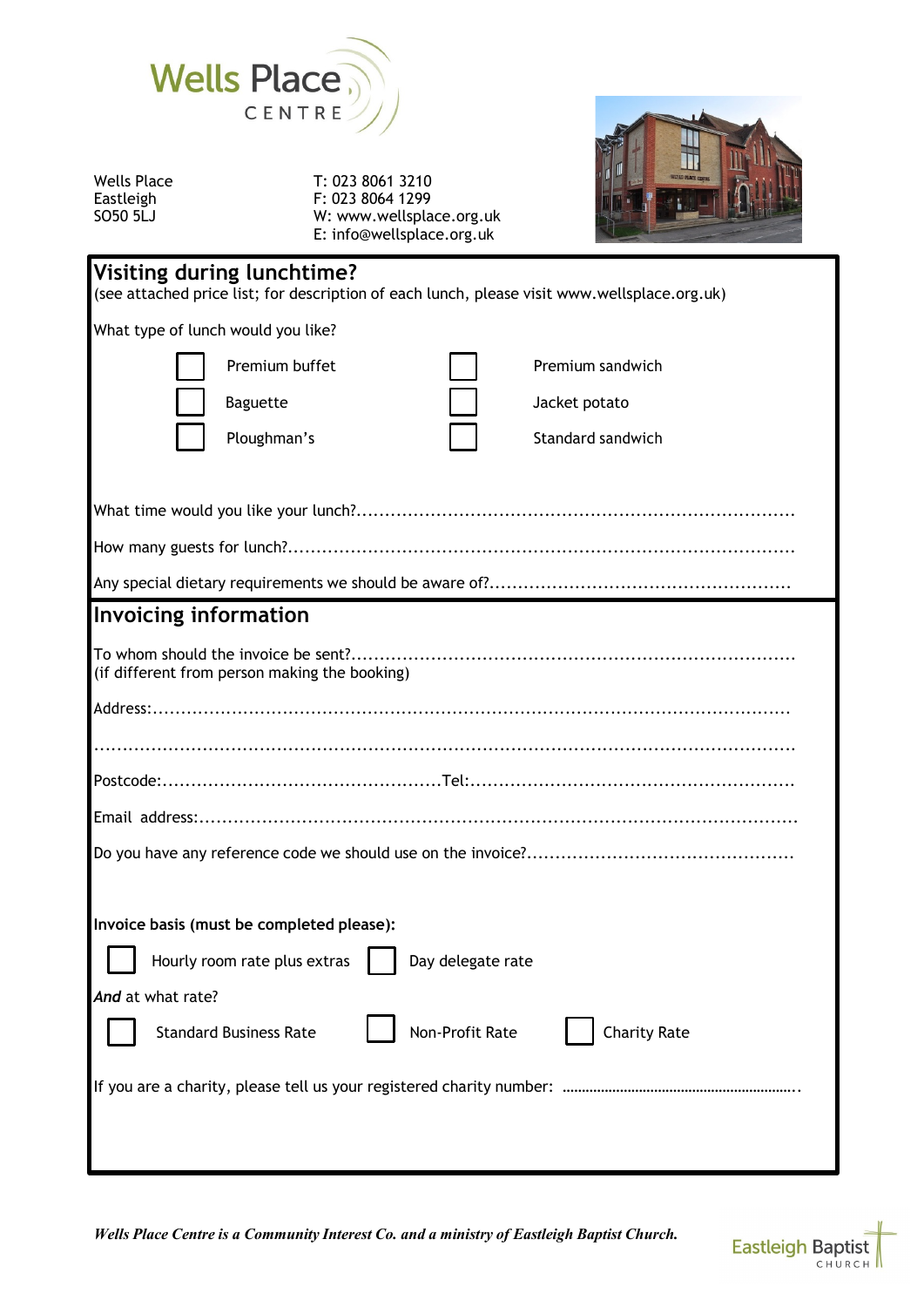

T: 023 8061 3210 F: 023 8064 1299 W: www.wellsplace.org.uk E: info@wellsplace.org.uk



# **Anything else you would like to tell or ask us?**

## **Small Print—see our attached terms & conditions but please note:**

- Final numbers for lunch must be confirmed at least 2 working days prior to your event.
- The items included in each type of lunch are subject to availability and may be subject to change for a suitable alternative.
- We reserve the right to change the room you have booked for an alternative room suitable for the number of guests and stated purpose of booking.
- We will not share your details with any other parties.
- All details will be held in accordance with the Data Protection Act 1998.
- By signing this form you are agreeing to our full terms and conditions attached.

Signature: ..........................................................................

Print name: .........................................................................

Date: ................................................................................

We would love to email you with our special deals on room rates / catering or about any special *events we are holding. If you would like to receive these cost saving emails, please tick here.*

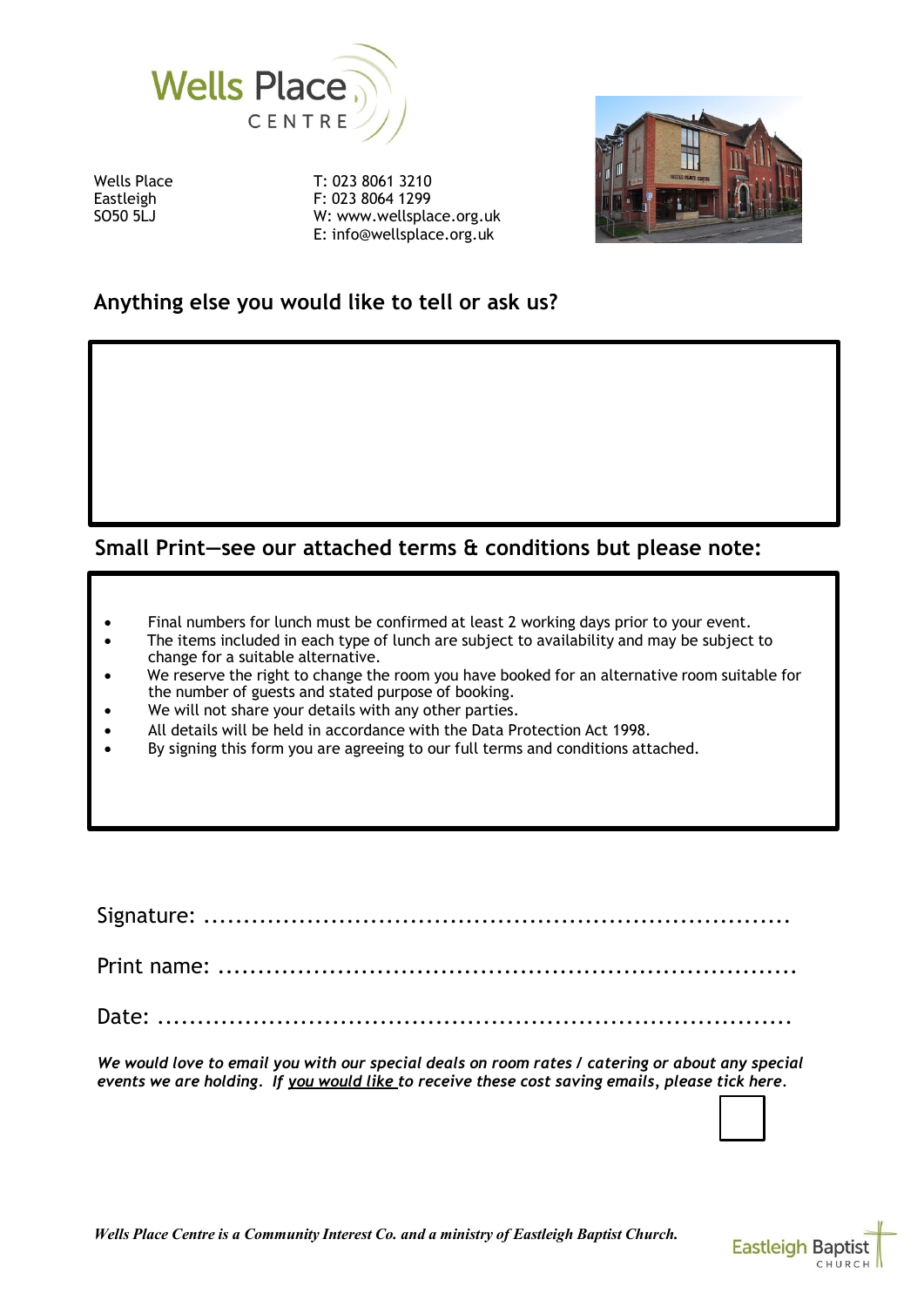

T: 023 8061 3210 F: 023 8064 1299 W: www.wellsplace.org.uk E: info@wellsplace.org.uk



# **Price List (Effective 1st May 2019)**

## **Can choose from one of the following billing options**:

1) **All inclusive day delegate rate of £21.60 per head**. This option includes VAT, your room hire, equipment hire (subject to availability), 3 standard trolleys at times of your choosing and your choice of lunch from our premium sandwich, baguette or jacket potato lunch options. Minimum number of 10 delegates.

2) **Room hire plus extras.** Pay for your room hire at the hourly rate below and add any catering or

equipment hire at the rates also detailed below.

3) Rooms and Equipment are VAT Exempt.

# **Room Hire Rates (per hour). £2.95 booking fee also payable.**

| <b>Room</b>     | <b>Floor</b> | <b>Business</b> | Non-profit<br>organisation | <b>Registered</b><br>Charity |
|-----------------|--------------|-----------------|----------------------------|------------------------------|
| Desborough Hall | Ground       | £32             | £23                        | £19.50                       |
| Scantabout      | Ground       | £17.50          | £12.50                     | £10                          |
| The Quiet Room  | Ground       | £16.30          | £12.20                     | £9.80                        |
| Allington       | 1st Floor    | £17.50          | £12.50                     | £10                          |
| Boyatt          | 1st Floor    | £17.50          | £12.50                     | £10                          |
| Nightingale     | 1st Floor    | £19.50          | £14.10                     | £11.70                       |
| Bishopstoke     | 2nd Floor    | £16.30          | £12.20                     | £9.80                        |
| Stoneham        | 2nd Floor    | £16.30          | £12.20                     | £9.80                        |
| Fair Oak        | 2nd Floor    | £19.50          | £14.10                     | £11.70                       |

## **Equipment Hire Rates**

| Equipment                   | Rate per half day | Rate per full day |
|-----------------------------|-------------------|-------------------|
| Flipchart & pens            | Free              | Free              |
| Projector screen            | Free              | Free              |
| DVD / VHS player & 37" TV   | £10               | £17.60            |
| Data projector (exc laptop) | £19.60            | £39               |
| Portable PA system          | £39               | £39               |

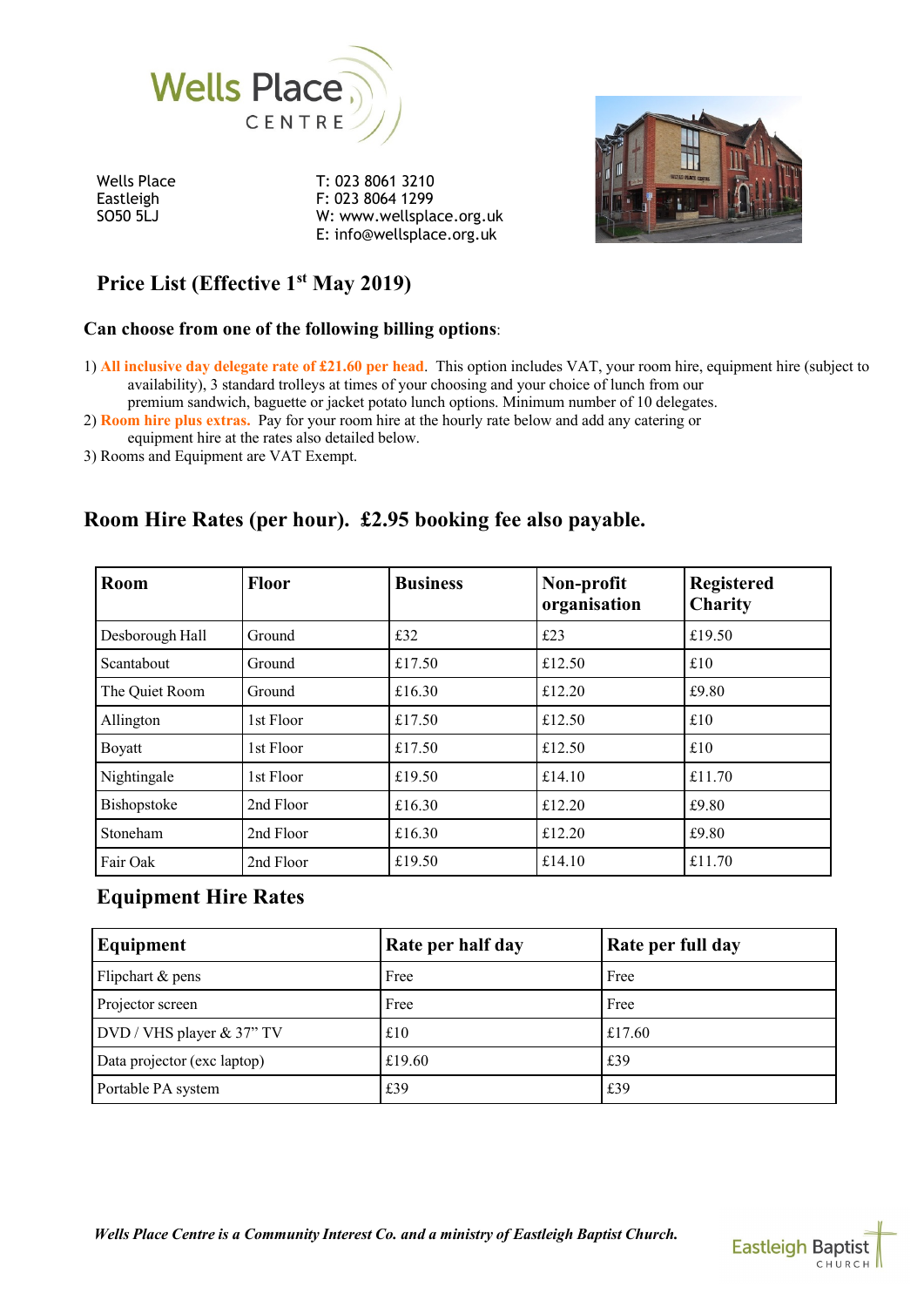

T: 023 8061 3210 F: 023 8064 1299 W: www.wellsplace.org.uk E: info@wellsplace.org.uk



# **Price List (Effective 1st May 2019)**

## **Can choose from one of the following billing options**:

1) **All inclusive day delegate rate of £21.60 per head**. This option includes VAT, your room hire, equipment hire (subject to availability), 3 standard trolleys at times of your choosing and your choice of lunch from our premium sandwich, baguette or jacket potato lunch options. Minimum number of 10 delegates.

2) **Room hire plus extras.** Pay for your room hire at the hourly rate below and add any catering or

equipment hire at the rates also detailed below.

3) Rooms and Equipment are VAT Exempt.

## **Catering Prices (per head). Catering is subject to 20% VAT in addition. For descriptions, please see www.wellsplace.org.uk and click on the conference catering tab.**

| <b>Catering Item</b>                                | Price per head (exc VAT) |
|-----------------------------------------------------|--------------------------|
| <b>Lunch options:</b>                               |                          |
| - Standard sandwich                                 | £4.95                    |
| - Healthy sandwich                                  | £4.95                    |
| - Premium sandwich                                  | £8.95                    |
| - Jacket Potato Lunch                               | £8.95                    |
| Coffee break refreshments:                          |                          |
| - Standard trolley (tea, coffee & biscuits)         | £1.30                    |
| - Standard trolley (tea & coffee only)              | £1.10                    |
| - Premium trolley                                   | £1.75                    |
| Extras:                                             |                          |
| - Pastries / cakes                                  | £1.10                    |
| - Jug of juice (per jug)                            | £1.90                    |
| - Fruit bowl                                        | £1.05                    |
| - Individual bottles of water (0.5L)                | £1.20                    |
| - Table bottles of still or sparkling water (0.75L) | £2.10                    |
| - Bowl of crisps (serves max 20)                    | £2.45                    |
|                                                     |                          |
|                                                     |                          |

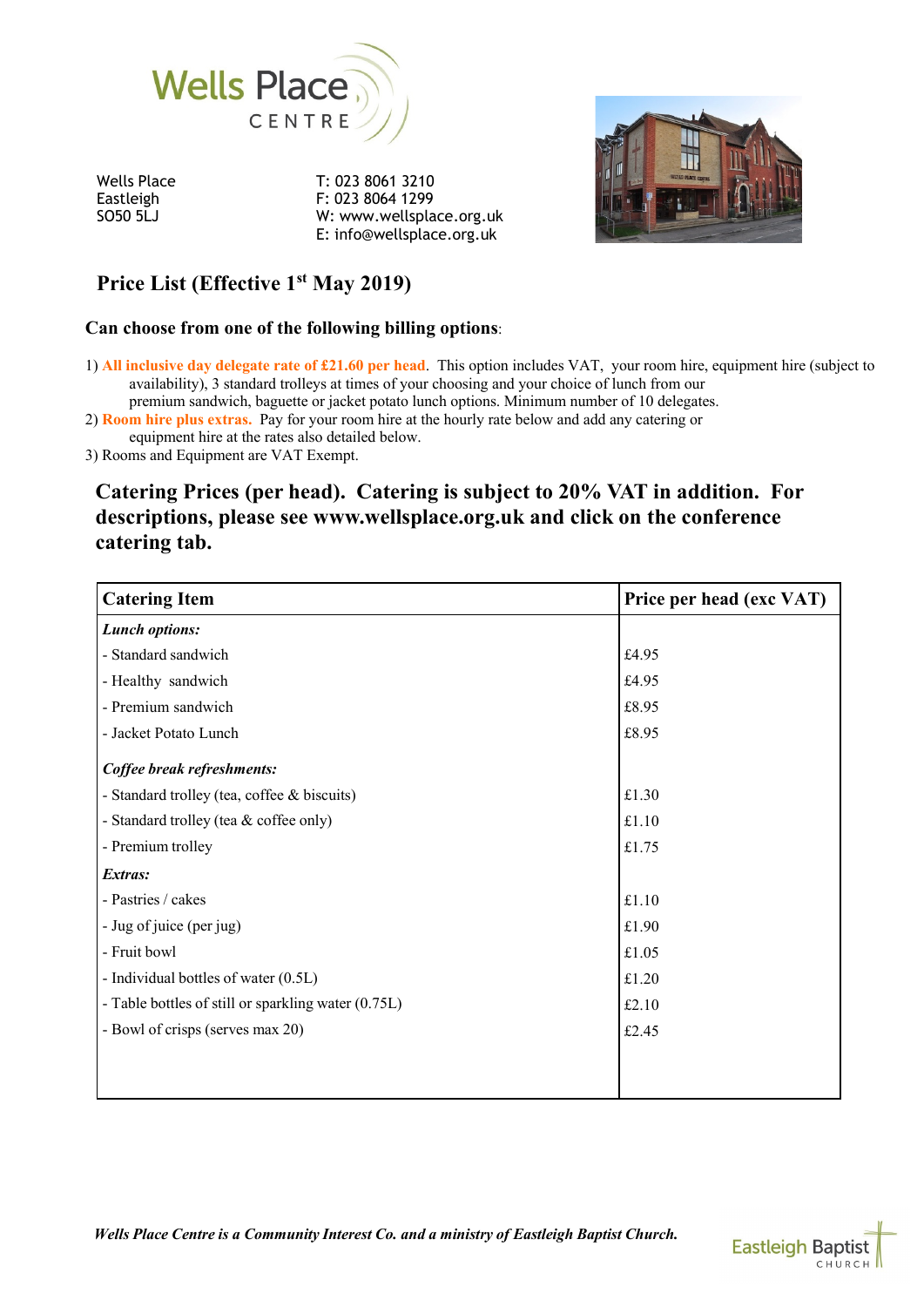

Wells Place Eastleigh S050 5LJ Telephone: 023 8061 3210 Fax: 023 8064 1299

### Standard Terms and Conditions of Business

**1. Interpretation:** The following meanings apply in this document:-

1.1 The '**Customer**' or '**User**' is any person, club, society, organisation or company using the amenities and/or facilities of the centre as defined by section 12 of The Unfair Contract Terms Act 1977.

1.2 '**Terms & Conditions**' means the conditions, restrictions and benefits as laid out in this document, and other special conditions applied to a particular transaction.

1.3 '**The Supplier**', '**The Provider**', '**The Company**', or '**WPC**' is Wells Place Centre Community Interest Company (CIC), wholly owned and operated by Eastleigh Baptist Church, a registered Christian charity.

#### **2. General:**

2.1 These Terms & Conditions shall be deemed to be incorporated into all agreements, contracts, quotations and invoices of Wells Place Centre CIC.

2.2 Any variation to these Terms & Conditions is inapplicable unless agreed in writing and signed by a director of the company.

2.3 These Terms & Conditions shall not affect the Companies or the Customer statutory rights under English law.

2.4 The areas available for hire/use relate to the room(s) hired, entrance area, toilets, stairways, lift, and circulation space for the purpose of access.

2.5 Wells Place Centre CIC reserve the right of entry to any part of the premises at all times for themselves or their authorised representatives.

2.6 Outside the agreed hire period, the Wells Place Centre is private property.

#### **3. Price and Payment:**

3.1 Rates and Prices are subject to review and change without prior notice.

3.2 The Rate and Price charged will be those applicable at the time of use of the facilities, which may different from the rate applicable at the time of booking.

3.3 The company will take reasonable steps to inform customers of any price increases at least 21 days before they become effective.

3.4 Payment is requested by invoice following use of the facilities, to allow for any extra items on-the-day. However, Wells Place Centre reserve the right to require a deposit against charges or possible damage as it sees fit.

3.5 Payment is due on presentation of the invoice. Wells Place Centre CIC is not a licensed credit agent and does not therefore offer credit terms.

3.6 Wells Place Centre CIC reserve the right to suspend facilities for customers with outstanding invoices.

3.7 Wells Place Centre CIC reserve the right to charge interest on overdue invoices (at up to 8% over Bank of England base rate) in accordance with The Late Payment of Commercial Debts (Interest) Act June 1998.

#### **4. Catering:**

- 4.1 To ensure Hygiene standards are maintained, only food supplied by Wells Place Centre CIC can be consumed on the premises without prior consent in writing. However if individual room users wish to bring their own packed lunch, this is acceptable, provided it is consumed in the room booked. The use of outside caterers or the bulk purchase of food from other suppliers is not permitted without express permission in writing.
- 4.2 Only food and refreshments purchased in the Coffee Shop may be consumed in the Coffee Shop.
- 4.3 Customers are not permitted to bring kettles into the building for private use.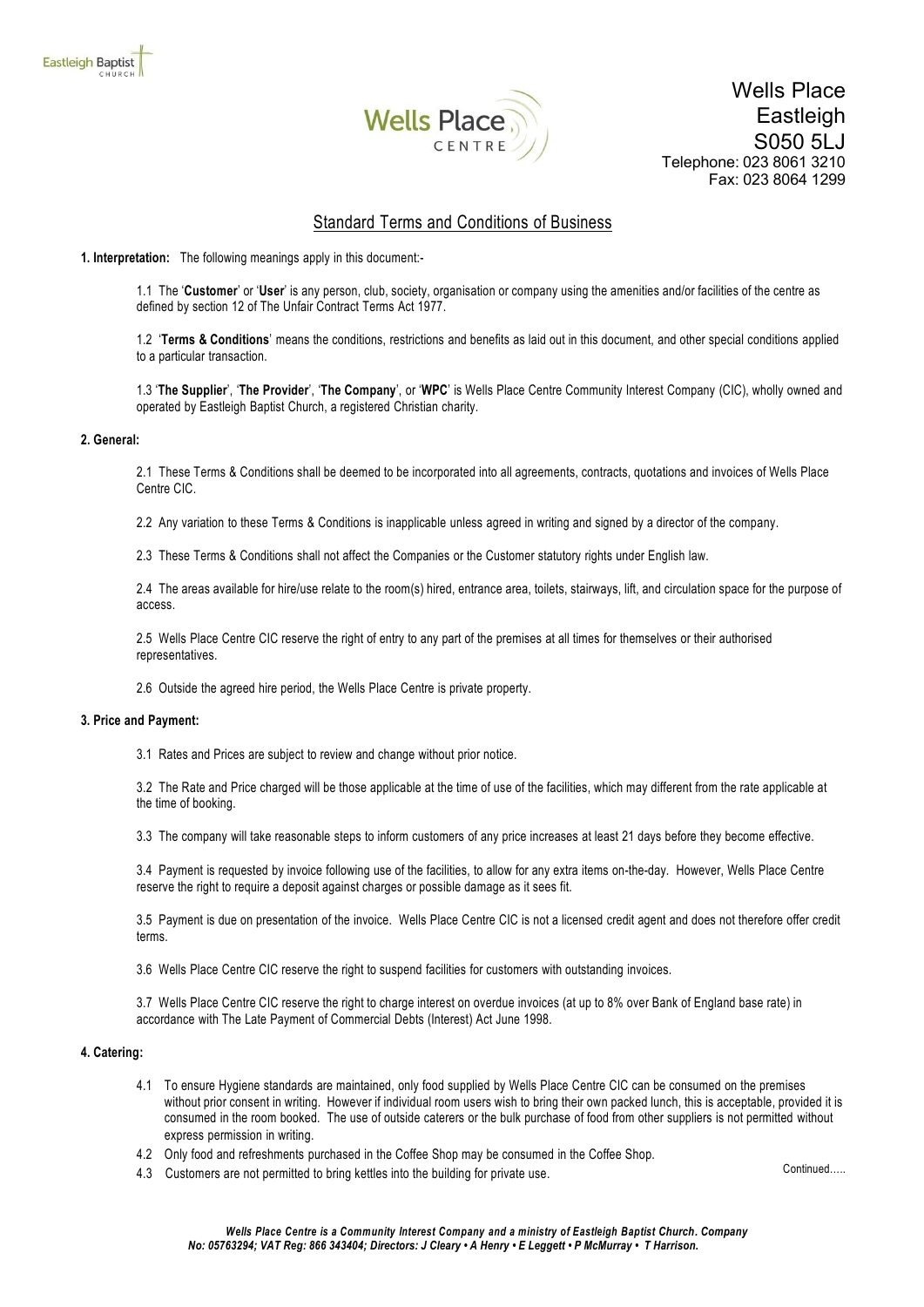

## Standard Terms and Conditions of Business (continued)

#### **5. Suppliers Obligations:**

5.1 Wells Place Centre CIC will use its best endeavours to provide the facilities advertised with reasonable skill and care, and to a reasonable standard.

5.2 Wells Place Centre CIC will use its best endeavours to ensure the centre is operated in a safe manner and will comply with all the appropriate and necessary Health and Safety requirements.

5.3 Wells Place Centre CIC accepts responsibility for ensuring all equipment supplied or made available for use by the centre is correctly maintained and free from known defect.

5.4 Wells Place Centre CIC will ensure that the premises are adequately insured.

**6. Customer Obligations:** To enable Wells Place Centre CIC to meet its obligations and for the reasonable enjoyment of all customers:-

6.1 The Customer shall not sublet the hired space and associated areas as defined in 2.4 above, nor seek to assign the benefits or burden of the agreement to third parties.

6.2 The Customer shall vacate the hired space by the end of the agreed time.

6.3 The Customer will be responsible for the behaviour of persons within their group in the use of the areas of hire and associated facilities as defined in 2.4 above.

6.4 The Customer shall not allow interference to the quiet enjoyment of other users of the centre to occur.

6.5 The Customer shall not allow:- alcohol, drugs (other than prescription), knives and other offensive weapons, explosives or any type of pyrotechnic devices, or any illegal substances, to be brought into the centre, unless prior written consent has been obtained.

6.6 Where appropriate, the Customer will ensure they have an appropriate vulnerable person policy in place (covering adults and children where appropriate) and if requested supply a copy of that policy to Wells Place Centre CIC. The care of vulnerable persons, remain at all times the responsibility of the leader of the group they are part of.

|                                          | 6.7 The Customer undertakes not to allow:- Smoking on the premises in accordance with current legislation.<br>Gambling with the exception of raffles or draws for charitable purposes.<br>Tampering with the equipment or fabric of the centre. |
|------------------------------------------|-------------------------------------------------------------------------------------------------------------------------------------------------------------------------------------------------------------------------------------------------|
| 6.8 The Customer also undertakes to be:- | Responsible for any damage to the fabric of the centre or equipment during use.<br>Responsible for any loss, damage or injury to persons within or outside their group while<br>undertaking activities under their control.                     |
|                                          | Responsible for any consequential loss due to damage caused to the centre.                                                                                                                                                                      |

6.9 The Customer undertakes to adhere to and inform their group at the start of each meeting the procedures to be followed in an emergency evacuation as detailed to them in the card they receive on arrival at the Centre (copy available on request).

6.10 On emergency evacuation, the Customer undertakes to ensure that all group members have exited their room and are making their way outside. The Customer will take particular care to ensure any sight or hearing impaired members of the group are given the necessary assistance by other group members to safely evacuate. During the hours 8.30am – 5pm Monday – Friday, Wells Place Centre staff will assist with the evacuation of mobility impaired users on the 1<sup>st</sup> or 2<sup>nd</sup> floors using the evacuation method chosen by that person on arrival. The Customer will ensure that someone from the group is available to assist the Wells Place Centre staff member with the evacuation of any mobility impaired user. The Customer will note that outside of these hours mobility impaired users cannot be evacuated using our Evacuation Chairs unless there is someone in the Customer's group who is a trained user of these chairs (training can be given by a member of Wells Place Centre staff if organised in advance). Therefore if the mobility impaired user cannot get down the stairs themselves a meeting room must be booked on the ground floor.

6.11 The Customer will inform Wells Place Centre staff before confirmation of booking if more than two mobility users are known to be part of the group. Wells Place Centre accept that this information is not always known in advance.

6.12 Any equipment taken into the building by customers must have a valid PAT Certificate and this must be presented to the receptionist on arrival. Continued….

*Wells Place Centre is a Community Interest Company and a ministry of Eastleigh Baptist Church. Company No: 05763294; VAT Reg: 866 343404; Directors: J Cleary • A Henry • E Leggett • P McMurray • T Harrison.*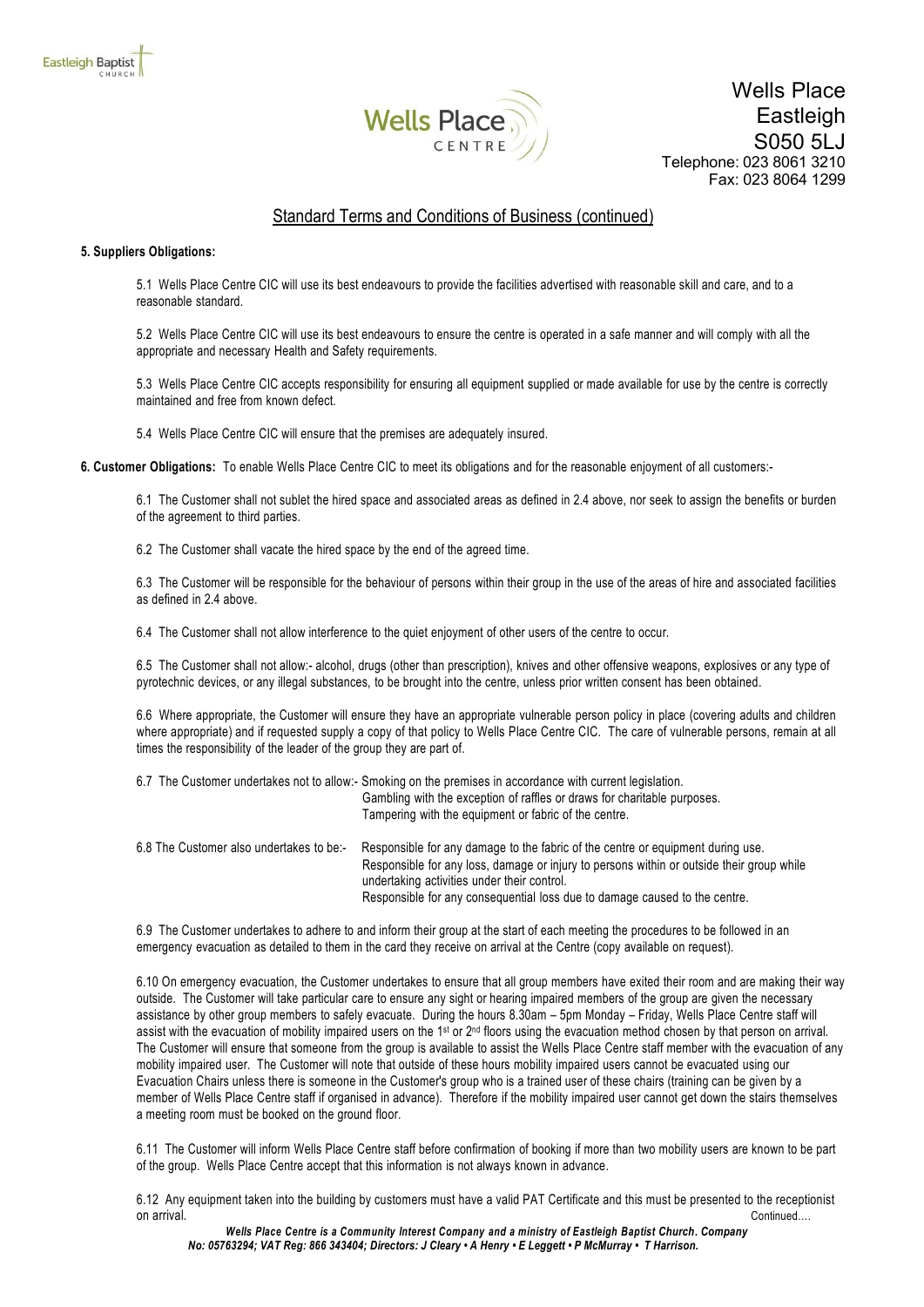

### Standard Terms and Conditions of Business (continued)

#### **7. Limitation of Liability and Force Majeure:**

7.1 Nothing in these Terms & Conditions shall limit or exclude either party's liability for:- death or personal injury; fraud or for any sort of liability that by law cannot be limited or excluded; any loss or damage caused by deliberate unlawful action or negligence.

7.2 Wells Place Centre CIC will not be liable in any way for loss, damage or theft to clothing, jewellery, monies, or other articles owned by the customer whilst on the premises, or stored outside the period of hire.

7.3 Wells Place Centre CIC will not be liable for losses resulting from the inability to provide a suitable room or other facilities due to circumstances beyond its control; including, but not limited to:- Adverse weather; Flood; Power Failure; Civil Unrest or Terrorist attack.

7.4 Wells Place Centre CIC subject to clause 7.1 above do not accept any responsibility for consequential loss however caused.

#### **8. Provisional Bookings and Cancellation Policy**:

8.1 All bookings are considered Provisional until a signed Booking Form is received.

8.2 Provisional Bookings may be cancelled without charge subject to clause 8.4 below.

8.3 Provisional bookings not confirmed within 2 weeks of the day of hire may be cancelled and the room re-let without further notice.

8.4 Bookings made within 5 working days of the day of hire, will be treated as a firm booking, even if not confirmed in writing and the full Cancellation policy detailed in 8.6 to 8.12 below will apply. This also applies to provisional bookings which have not been confirmed 5 working days before the day of hire.

8.5 Once a signed Booking Form is received by Wells Place Centre CIC, the booking is counted as confirmed and the following Cancellation policy applies:-

8.6 All Cancellations must be confirmed in writing.

8.7 Confirmed Bookings, if cancelled more than 15 days in advance of the intended hire date will be charged the applicable Booking Fee only.

8.8 Confirmed Bookings, if cancelled between 7 and 14 days in advance of the intended hire date will be charged the appropriate Booking Fee plus half the room fee for the hours booked.

8.9 Confirmed Bookings, if cancelled with less than 7 days in advance of the intended hire date will be charged the full charge, including Catering as supplies will have been ordered and staffing arranged in anticipation.

8.10 Adverse Weather: If the centre is open and we have staff available to facilitate the booking/event, normal cancellation policy/charges apply.

8.11 Extreme circumstances: In the event of a death in the immediate family of the main user of a room causing the planned event to be cancelled, centre staff will have some discretion to amend the above policy, which will be dealt with on a case by case evidentiary basis.

8.12 Substitution of Room: Wells Place Centre CIC reserve the right to change the original room booked without notice, for an alternative room suitable for the number of attendees and stated purpose of the booking.

8.13 Access: Wells Place Centre CIC is normally accessible on all floors to disabled users (although see clauses 6.9 to 6.12 above) , however if access is restricted due to circumstances beyond our control, clause 7.3 above applies.

Continued…..